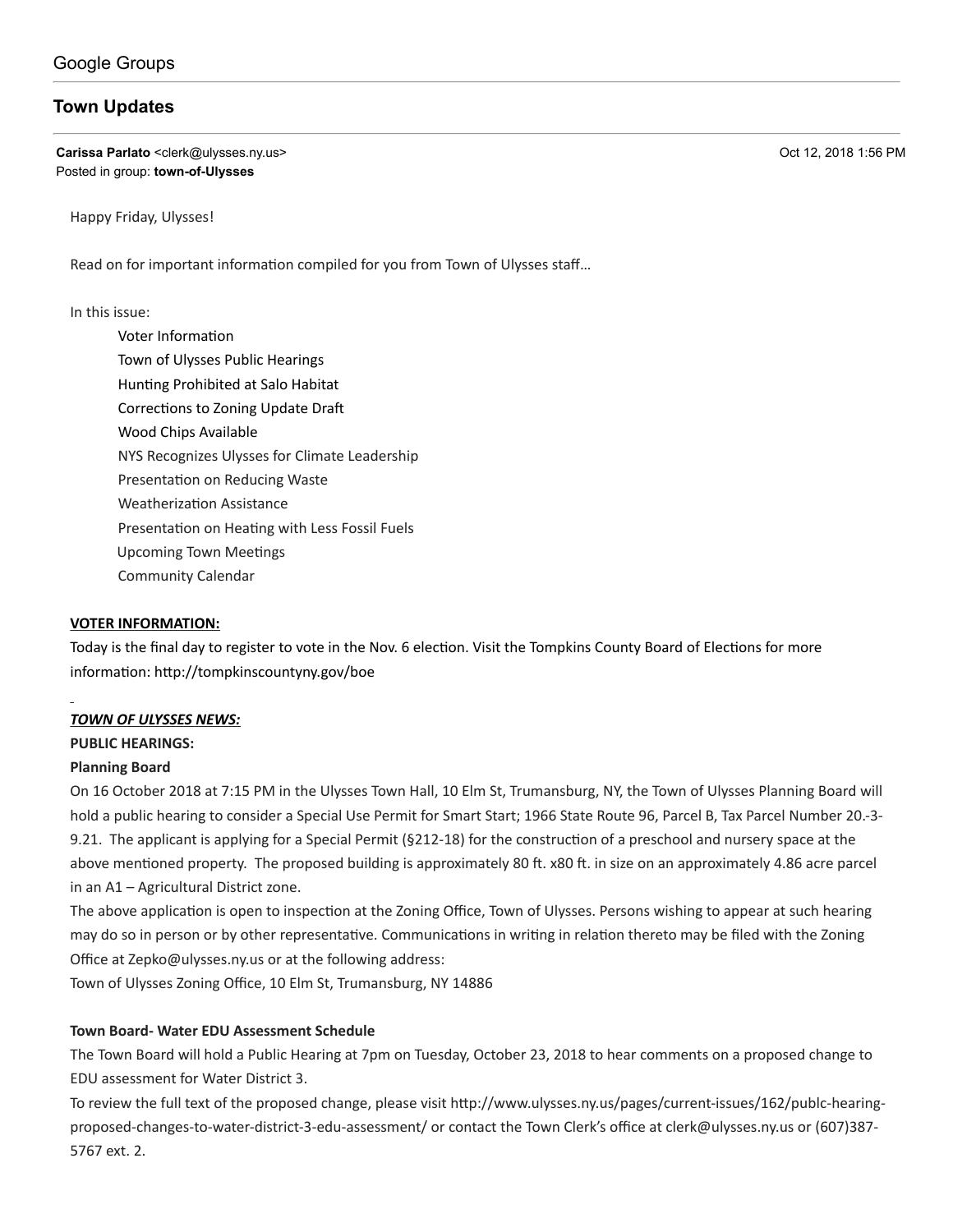#### **Town Board- Preliminary Budget**

The Town Board will hold a public hearing on the 2019 Preliminary Budget at 7:15pm on Tuesday, October 23. See details and budget here:

http://www.ulysses.ny.us/pages/current-issues/143/2019-preliminary-budget-public-hearing/

#### **HUNTING PROHIBITED ON SALO HABITAT PROPERTY**

The Town of Ulysses voted on Tuesday, September 25, 2018 to prohibit all hunting in the town-owned natural area called Salo Habitat, with a public access point off Salo Drive in the Village of Trumansburg. The action was taken in advance of the opening of bow hunting season on October 1st and will continue through all of the 2018-19 hunting season. The Town is open to considering bow hunting in the area in the future and has asked its newly appointed Salo Habitat Advisory Committee to make recommendations on hunting for the 2019 season.

The Town invites residents and visitors to hike the property which has a trail and encourages hikers to enter the property from Salo Drive. To respect Salo Drive neighbors, the Town requests that hikers park at the Farmers Market and walk in or to ride bikes to the entry to avoid parking on the road, which is a ticketable offense in the Village. Since the Salo Habitat is close to the Trumansburg Fish and Game club which permits its members to shoot at their safely designed ranges, hikers may hear gunshots. Only those who trespass on Fish & Game Club property put themselves in harm's way. For questions or to make recommendations related to the Town's new natural area, contact the Town Clerk's office at [clerk@ulysses.ny.us](mailto:clerk@ulysses.ny.us) or 387-5767.

#### **CORRECTIONS TO ZONING UPDATE DRAFT**

The Town's Agricultural Committee noticed an error on the Zoning Update draft in regards to the Ag/Rural Zone which can be found at http://www.ulysses.ny.us/boards/zoning-update/currentdraft/. The current draft states that minimum lot width remains unchanged at 400 feet.

The draft will be updated soon with the following corrections:

Under "What is not changing in the Ag/Rural Zone" Minimum lot width - remains unchanged at 400 feet *for the A1 zone.*

Under "What is changing in the Ag/Rural Zone"

*Parts of the R1 and R2 zones will now be in the A/R zone. In these changed areas: minimum lot width will go from 250 feet (R1) and 160 feet (R2) to 400 feet.*

## **WOOD CHIPS AVAILABLE**

Town residents may help themselves to wood chips from the town highway garage at 3888 Colegrove Road during business hours (6:30am-3pm, Monday-Friday). Please call the department at 387-6230 for more information.

#### **NEW YORK STATE RECOGNIZES TOMPKINS COUNTY AND TOWN OF ULYSSES FOR CLIMATE LEADERSHIP**

New York State Department of Environmental Conservation (DEC) Region 7 Matt Marko and elected officials recognized Tompkins County Legislature Chair Martha Robertson and Town of Ulysses Supervisor Elizabeth Thomas for actions to reduce greenhouse gas emissions and build climate resiliency at the overlook at Taughannock Falls State Park on Friday, September 28 at 11 a.m. Link to the DEC's announcement here: https://content.govdelivery.com/accounts/NYSDEC/bulletins/21184bf

#### *TOMPKINS COUNTY:*

**Waste Not, Why Not!- Presented by the Tompkins County Environmental Management Council**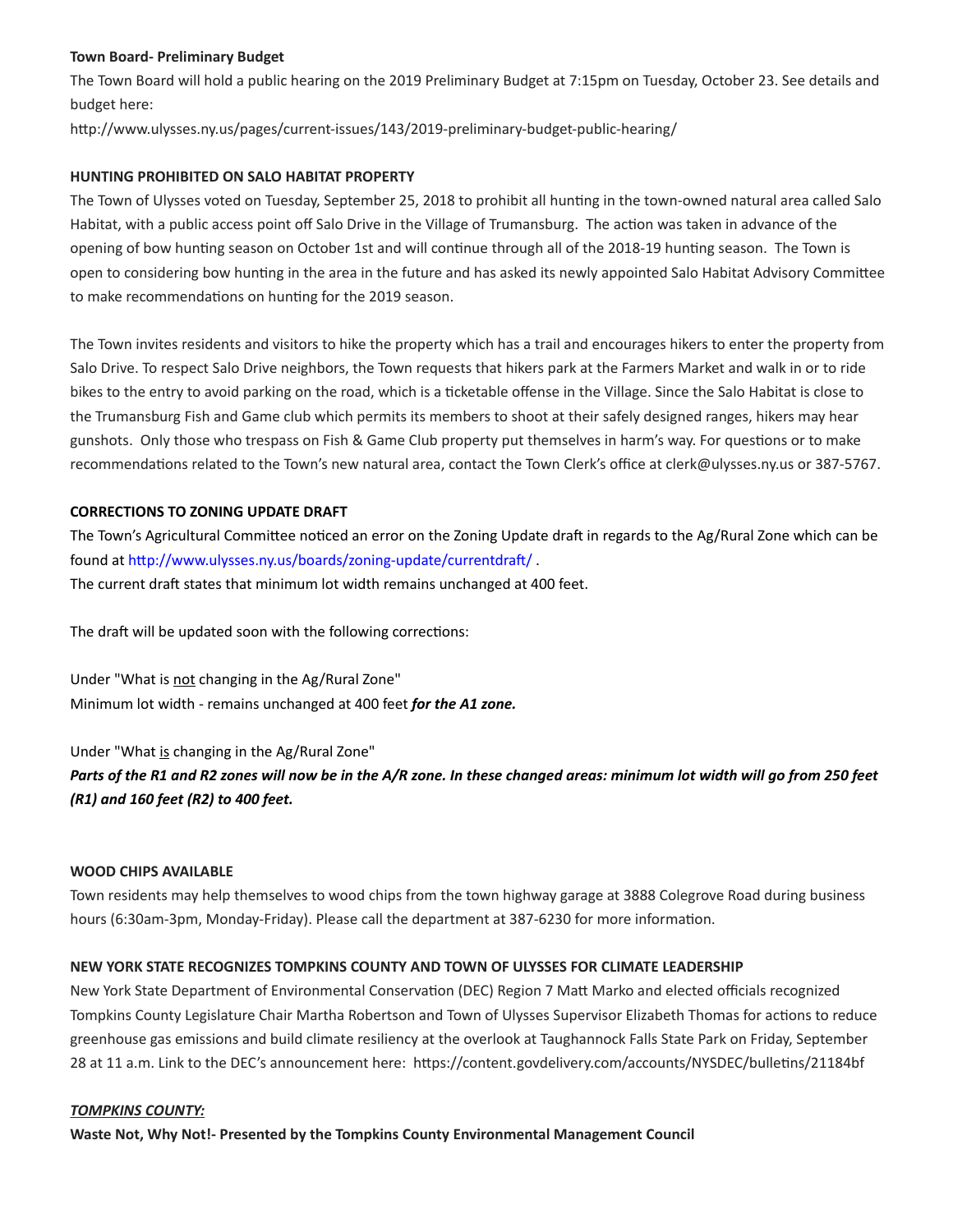Thursday, October 18th, 5:00-6:30pm Borg Warner Room, Tompkins County Public Library, 101 E. Green Street, Ithaca, NY 14850

We are experiencing a global garbage crisis resulting in increasing environmental contamination and degradation. Come and learn about the great programs that we have in Tompkins County for reducing and recycling our waste.

Toward a Zero Waste Future: Barb Eckstrom, Director of Tompkins County Recycling and Materials Management, will discuss plastics and food scrap recycling. Robin Elliot, Philanthropy Coordinator of Finger Lakes ReUse, will address the reuse and sale of donated consumer goods.

Whither Our Waste Goest?: Kris Singer, Chair, Ontario County Planning and Environmental Quality Committee, and Carla Jordan, Ontario County Planning Department, will discuss community concerns with the Ontario County Landfill.

The Waste Reduction Committee of the Environmental Management Council will present a PowerPoint on plastic waste reduction and the proposed ban on single-use thin film plastic shopping bags in Tompkins County.

The Environmental Management Council seeks your input on these topics, and attendees will have an opportunity to offer their suggestions on actions that may further reduce the negative environmental impact of our waste disposal practices.

Refreshments will be provided!

## **WEATHERIZATION ASSISTANCE PROGRAM**

TCAction's Weatherization Assistance Program reduces the energy burden on low-income residents by installing energy efficiency measures that directly result in a more comfortable home with lower energy bills. TCAction completes a whole Home Energy Assessment to determine which energy measures should be installed for maximum impact. Energy measures may include: insulation & air sealing, electric & water use reduction items, heating system repair/replacement, hot water system repair/replacement as well as Health & Safety measures for proper ventilation, carbon monoxide detector & smoke detector installation.

The Weatherization Assistance Program is free for income eligible homeowners and renters in Tompkins County. For rental units only, there is a low contribution required by landlords.

For more details, or to see if you or someone you know qualifies, contact Linda Nash at 273-8816, ext. 128. Applications can also be mailed to you or picked up at our Clinton Plaza office, 609 West Clinton Street, Suite 111, Ithaca.

#### **HEATSMART PRESENTATION ON ENERGY EFFICIENT HOME HEATING**

Being warm in the winter and cool in the summer is a big part of our quality-of-life. HeatSmart can help show you how to increase your comfort and take advantage of tax credits and incentives available now. Home heating and hot water account, on average, for 75% of the total energy use in Tompkins County homes.

HeatSmart Tompkins promotes affordable, energy efficient ways to heat and cool homes through using air- and ground-source heat pumps in combination with improvements in insulation and air sealing. Tour homes using these systems in the Trumansburg/Ulysses area Saturday, Oct. 13th 10-noon 3406 Gorge Road Trumansburg, NY air source heat/cooling system.